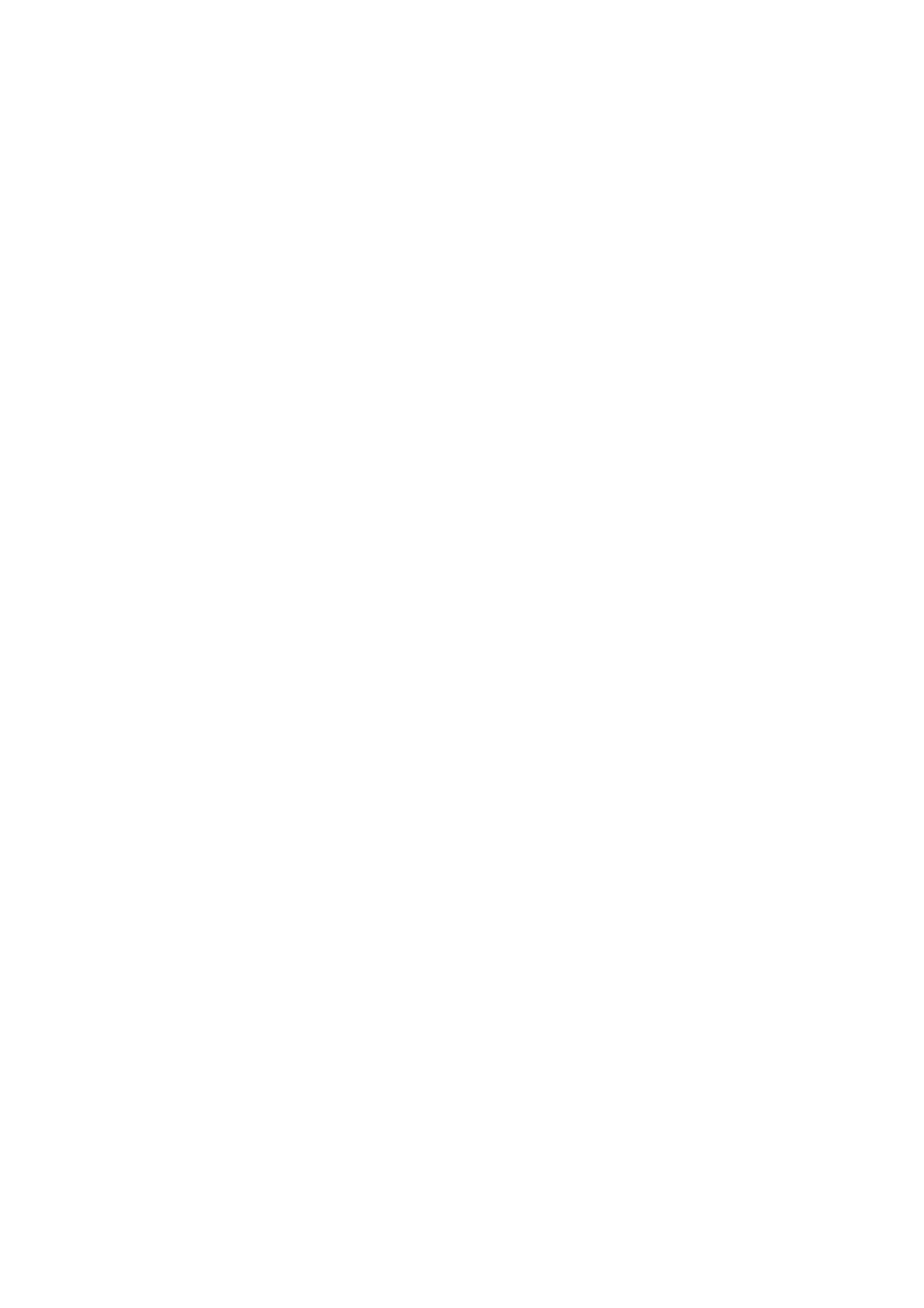# **Contents**

| 1.                 |       |  |  |  |  |
|--------------------|-------|--|--|--|--|
| 2.                 |       |  |  |  |  |
| 3.                 |       |  |  |  |  |
| 3.1                |       |  |  |  |  |
| 3.2                |       |  |  |  |  |
| 3.3                |       |  |  |  |  |
| 3.4                |       |  |  |  |  |
|                    | 3.4.1 |  |  |  |  |
|                    | 3.4.2 |  |  |  |  |
|                    | 3.4.3 |  |  |  |  |
|                    | 3.4.4 |  |  |  |  |
| $\boldsymbol{4}$ . |       |  |  |  |  |
| 4.1                |       |  |  |  |  |
| 4.2                |       |  |  |  |  |
| 5.                 |       |  |  |  |  |

<sup>°</sup> Issued by EBU TECHNOLOGY & DEVELOPMENT<br>L'Ancienne Route 17A 1218 Le Grand-Saconnex Switzerland

tech@ebu.ch

All rights reserved.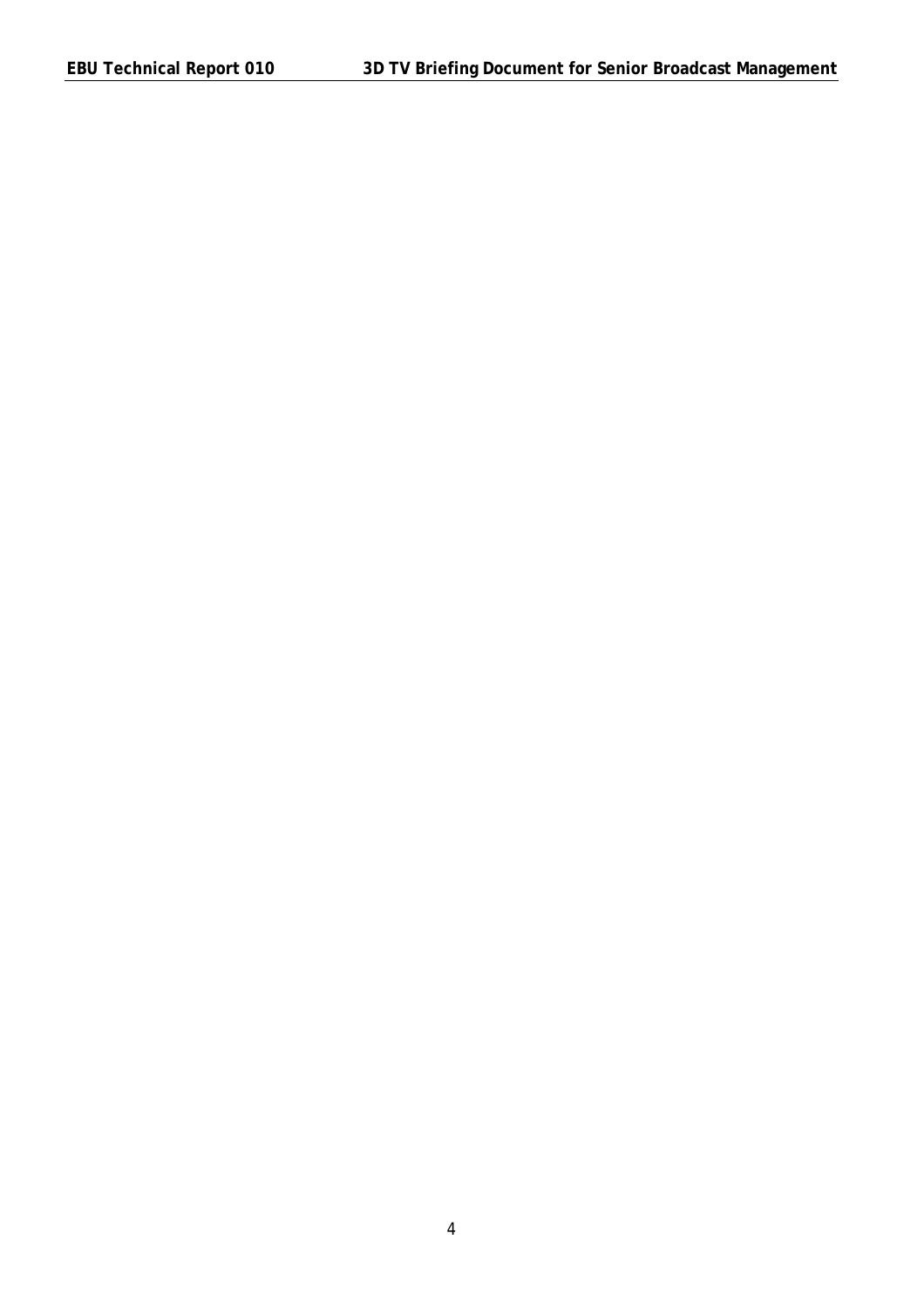# **3D TV Briefing Document for Senior Broadcast Management**

**Keywords:** 3D television, Stereoscopy, Displays, Glasses, 3D Production.

#### <span id="page-4-0"></span>**3D TV Synopsis – What is important for EBU Members?**

#### <span id="page-4-1"></span>*The value of 3D to the audience*

The perception of the public towards 3D is predominately determined by cinema experiences. In spite of this, the consumer electronic manufacturers are promoting 3D as the next big desirable viewing experience in the home.

The EBU believes that public service broadcasters (PSBs) must take a pragmatic approach to 3D services and they should be aware of the value of an event or programme to its audience when making decisions about producing and broadcasting in 3D.

Programmes such as the Olympics and Eurovision Song Contests can be regarded as an "appointment to view" where an audience will be prepared to use glasses and watch 3D content instead of a 2D simulcast. This may not be the case with day to day viewing where the 2D version will just seem easier to watch.

Certain content genres such as wildlife documentary, especially macro and animation elements and some live events in smaller size areas can deliver a very immersive 3D viewing experience.

#### <span id="page-4-2"></span>*The display market*

It is expected that all larger displays will be 3D capable in the future. For PSBs it is important to understand the potential number of households that are equipped with 3D capable displays.

*GfK figures (Oct. 2010) suggest:* 

*It is expected that by 2014 about 42% of all purchased display devices will be 3D capable.* 

*The number of 3D devices in Europe is expected to be 600 000 by the end of 2010, and by the end of 2011, about 3 Million devices.* 

The primary question is whether consumers will accept 3D at all and whether they will invest in additional glasses (usually the displays are sold with one or two pairs of 3D glasses).

#### <span id="page-4-3"></span>*Content*

Creating good 3D content requires special equipment and skills.

The current position of 3D rights is unclear, and public service broadcasters must pay close attention to developments in the discussions of 3D rights.

PSBs should grasp their responsibility to inform and educate the public about 3D for Television (in a way similar to that done for HDTV).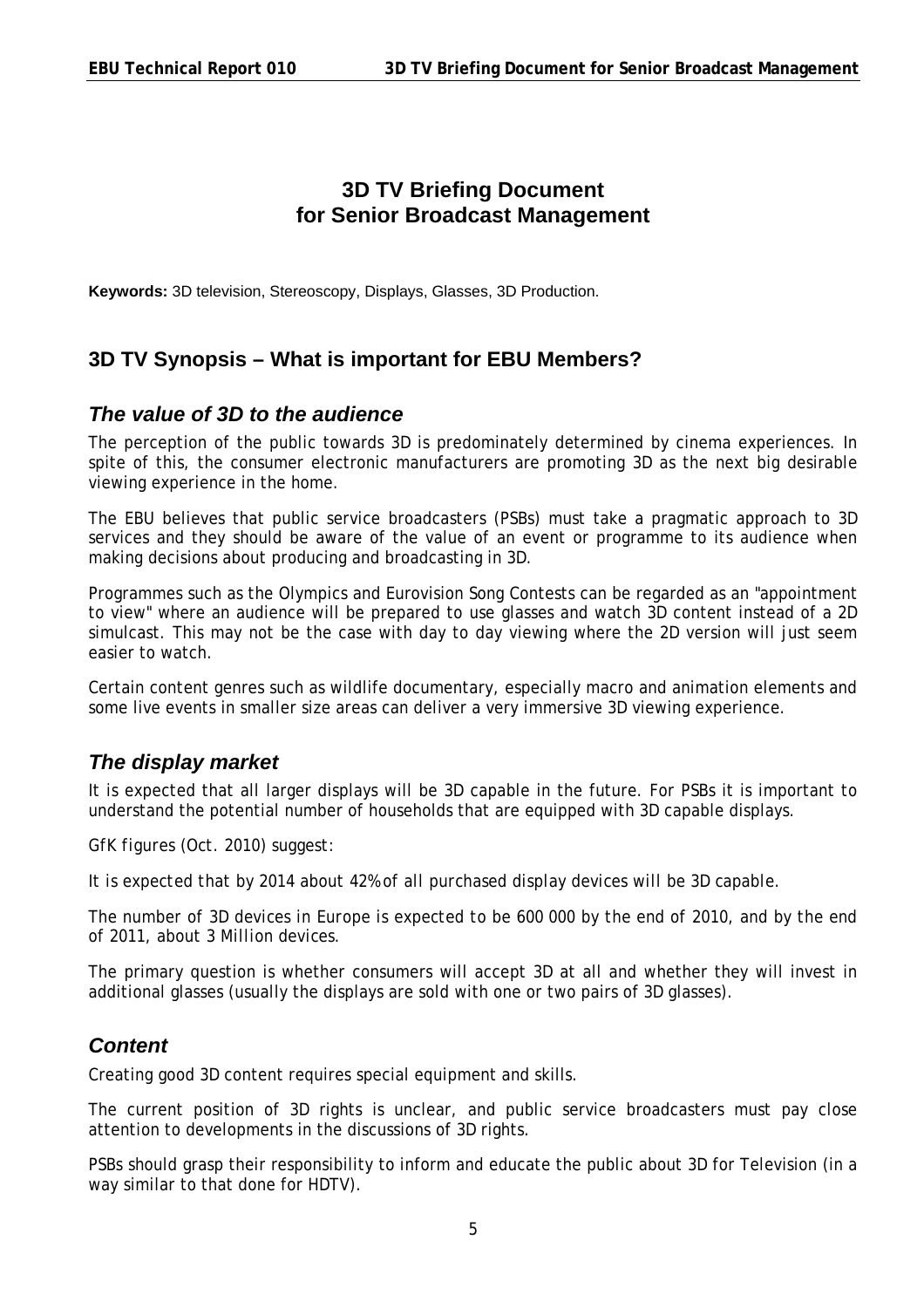3D content is best produced with a particular range of screen sizes - home (30" to 70"), cinema or IMAX in mind.

Stereographers use different depth budgets for cinema and TV. Disparity (see glossary) that produces a good but large 3D effect on TV could cause extreme 'pain' as your eyes try to look in opposite directions in the cinema!

Making 3D that is OK on all screen sizes may be just that; OK but not stunning. This means that 3D content produced for the cinema requires post-processing to work adequately on consumer sized displays (and vice-versa). Not following this guideline will generally lead to unsatisfactory results.

#### <span id="page-5-0"></span>*3D and Health Issues*

Poor stereoscopy *is* responsible for headaches, eye strain and nausea!

Estimates<sup>1</sup> of the number of people who suffer from 'stereo blindness' vary from 5% to as many as 15% of the population!

*Note: Stereoscopic 3D-TV displays call on the eye-brain to work in a way they do not normally do by separating the functions of focussing and pointing. This can cause eye discomfort, and may cause eye fatigue or other symptoms. The ITU-R is considering these 'health-related' issues. There is generally a shortage of information about the potential short or longer term effects of viewing S3D. The ITU-R, prompted by the views of the Italian administration, also recognizes that for environments such as the 3D cinema there may be health related effects in the use of the same glasses by multiple viewers. The ITU-R is asking the World Health Organization for information on all these issues.* 

#### <span id="page-5-1"></span>*What can the EBU do to help?*

The EBU technology group will continue to monitor market developments and those in the production, distribution and consumer domains. In particular, the following areas will be covered:

- 3D content availability from the industry at large (Blu-ray, gaming, acquisitions);
- Production technology, training and operational quidelines;
- Distribution and consumer technologies;
- Recommendations to standards bodies:
- Representing PSBs' positions;

 $\overline{a}$ 

Monitoring and disseminating information about the physiological effects of 3D viewing.

<sup>&</sup>lt;sup>1</sup> See for example,<http://www.telegraph.co.uk/science/steve-jones/7451130/When-watching-3D-can-fall-flat.html>and [http://www.settheory.com/stereo\\_blindness\\_test.html.](http://www.settheory.com/stereo_blindness_test.html)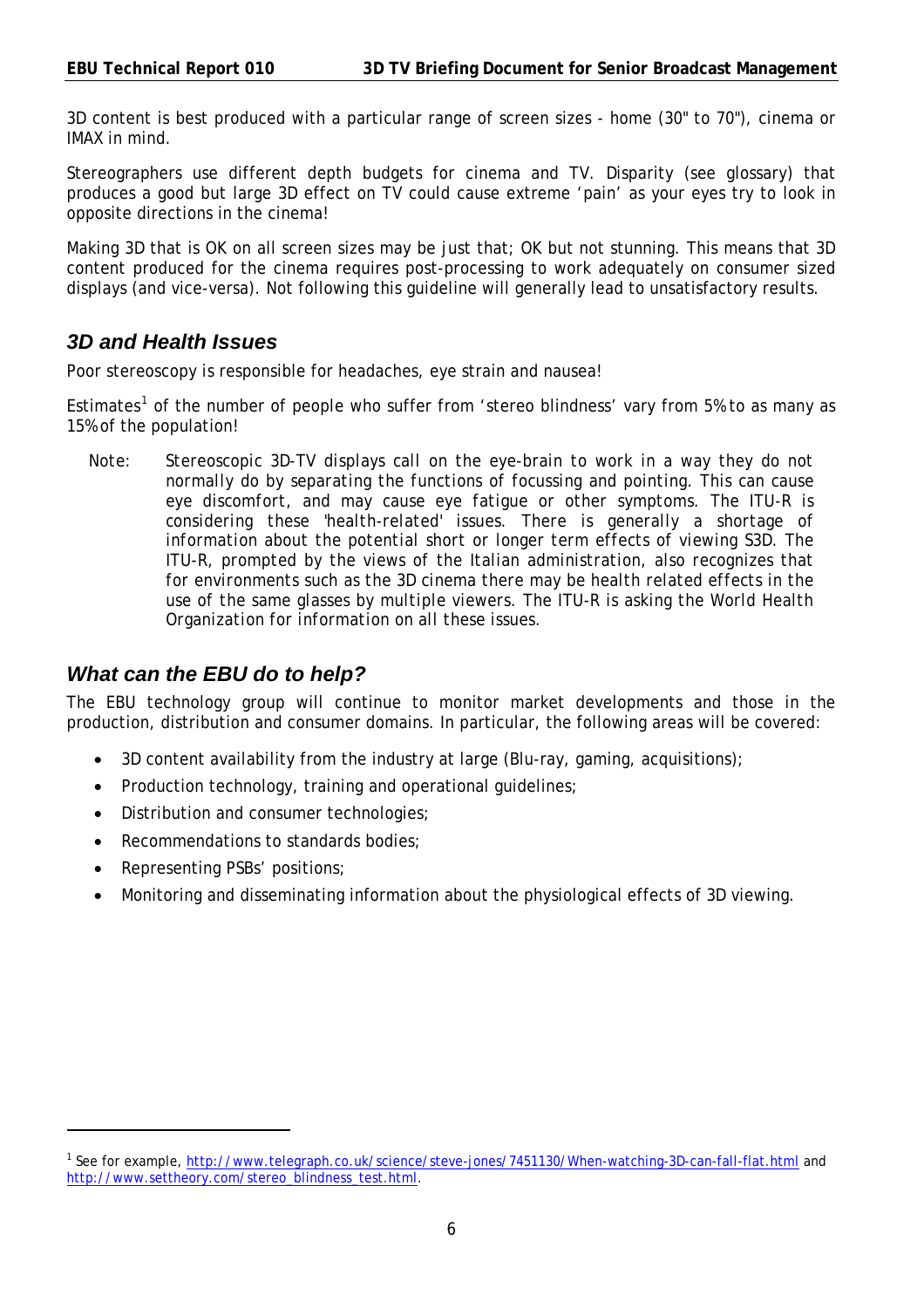#### <span id="page-6-0"></span>**1. 3D history**

What we currently think of as 3D is more accurately described as 'stereoscopy'. A true 3D image would allow you to see around objects in the picture. Also, as you moved, the image would look different viewed from different angles.

Stereo TV, on the other hand, follows 2D television rules i.e. the image follows you around the room and you can't look around objects. Stereo is more about providing additional depth rather than an additional dimension.



Stereoscopy experiments began in the 19<sup>th</sup> century, starting with still images but rapidly following the movies into the early cinema.



Stereo camera rigs were patented around 1900 and the earliest confirmed 3D film (*The Power of Love*) was shown in the Ambassador Hotel Theatre, Los Angeles, in September 1922!

Over the past 90 years, 3D has come and gone. After each decline there have been various attempts to revive the technology.

The 1950s were described as the golden age of 3D with the now-infamous '*House of Wax*' released in April 1953 with stereo sound!

The 1980s saw a run of 'Part III' films with the addition of a "-D" at the end of the title (e.g. '*Jaws*  Part IIID'). Each revival was usually the result of a technical advance or a technique that seemed to make 3D better or more compelling, but it was never enough to catch a mass sustainable market.

# <span id="page-6-1"></span>**2. Current situation**

The latest revival of 3D is slightly different. It is being driven by a combination of factors:

- a run of very good 3D animations in the cinema that has whetted the public's appetite;
- the availability of affordable domestic flat screens capable of displaying several different 3D formats (prices starting from around 1400  $\varepsilon$ );
- in the near future, all HD Ready displays will be 3D capable;
- 3D content (feature films, gaming, US series) will be available direct to home via 3D Blu-ray disks and high speed internet (HBBTV, VoD, etc.);
- consumer cameras (stills and video cameras) are available that interface directly with the 3D displays.

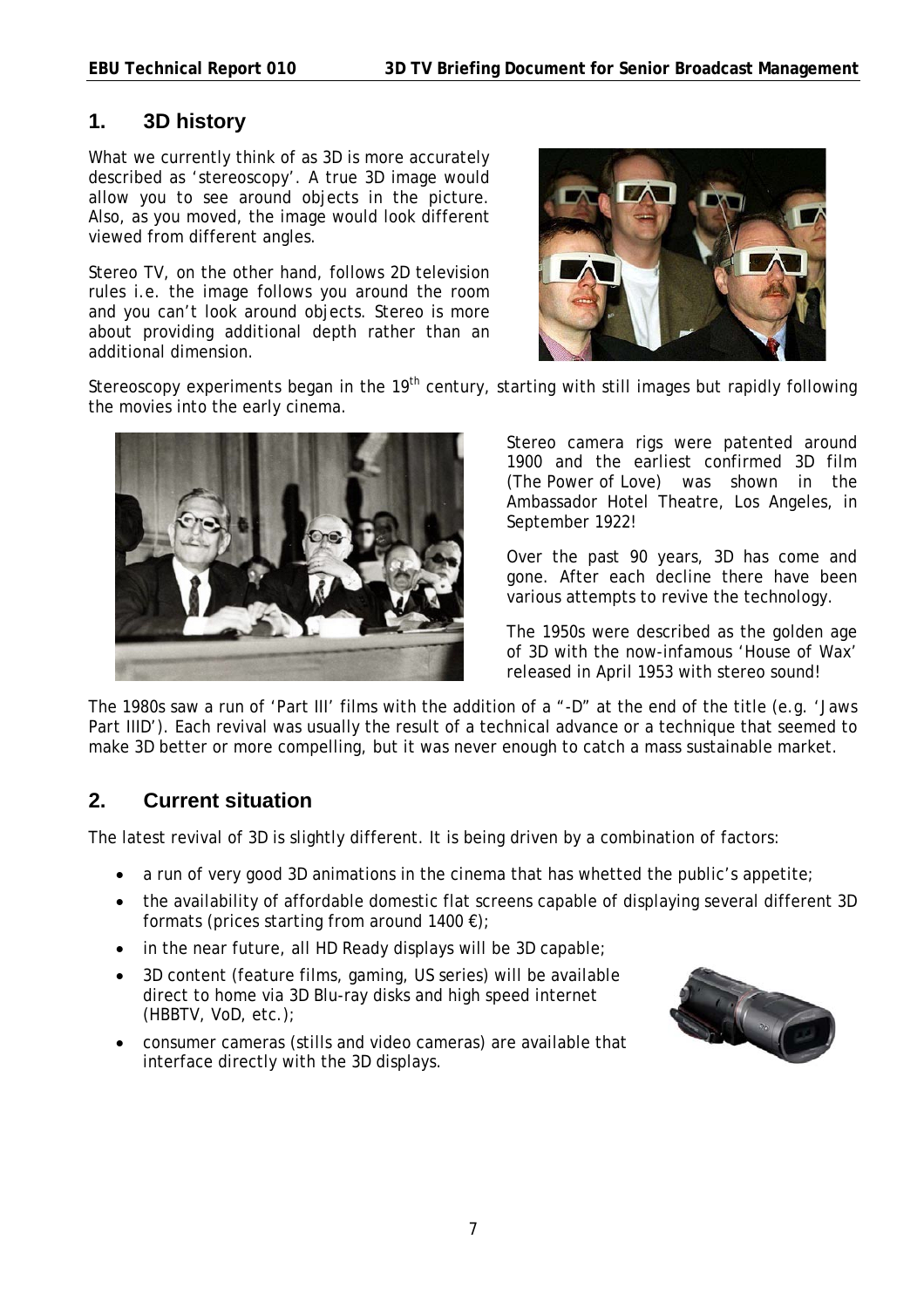### <span id="page-7-0"></span>**3. Stereoscopy for Television**

#### <span id="page-7-1"></span>*3.1 Acquisition*

Traditional 2D camera positions for an event may not be good enough for 3D. If the cameras are too far away from the action, for example, the 3D depth effect is lost.



Mini Camera Side by Side Rig



2 eyes = 2 cameras. But it's not quite as simple as strapping two cameras side-by-side.

The theory suggests the centres of the lenses should be about the same distance apart as human eyes. It's this distance that makes the depth 'seem' about right. Cameras are placed on a rig in different ways.

Only mini-cameras with small lenses are narrow enough for **side-by-side** rigs.

Studio cameras and field camcorders with high quality lenses are usually too large for side-by-side mounting (the lenses would be too far apart). Larger cameras therefore use 3D **mirror** rigs.

The most common mirror rigs mount the cameras at 90° to each other with one looking through a 45° mirror.

Good mirror rigs can cost over 30 k€ and they are big!



Full Size Mirror Rig

*Notes:* 

- *Lenses are matched as closely as possible for left eye and right eye cameras.*
- *Cameras are aligned and tracked as closely as possible.*
- *Zooms do not necessarily work well and some camera moves destroy the 3D illusion.*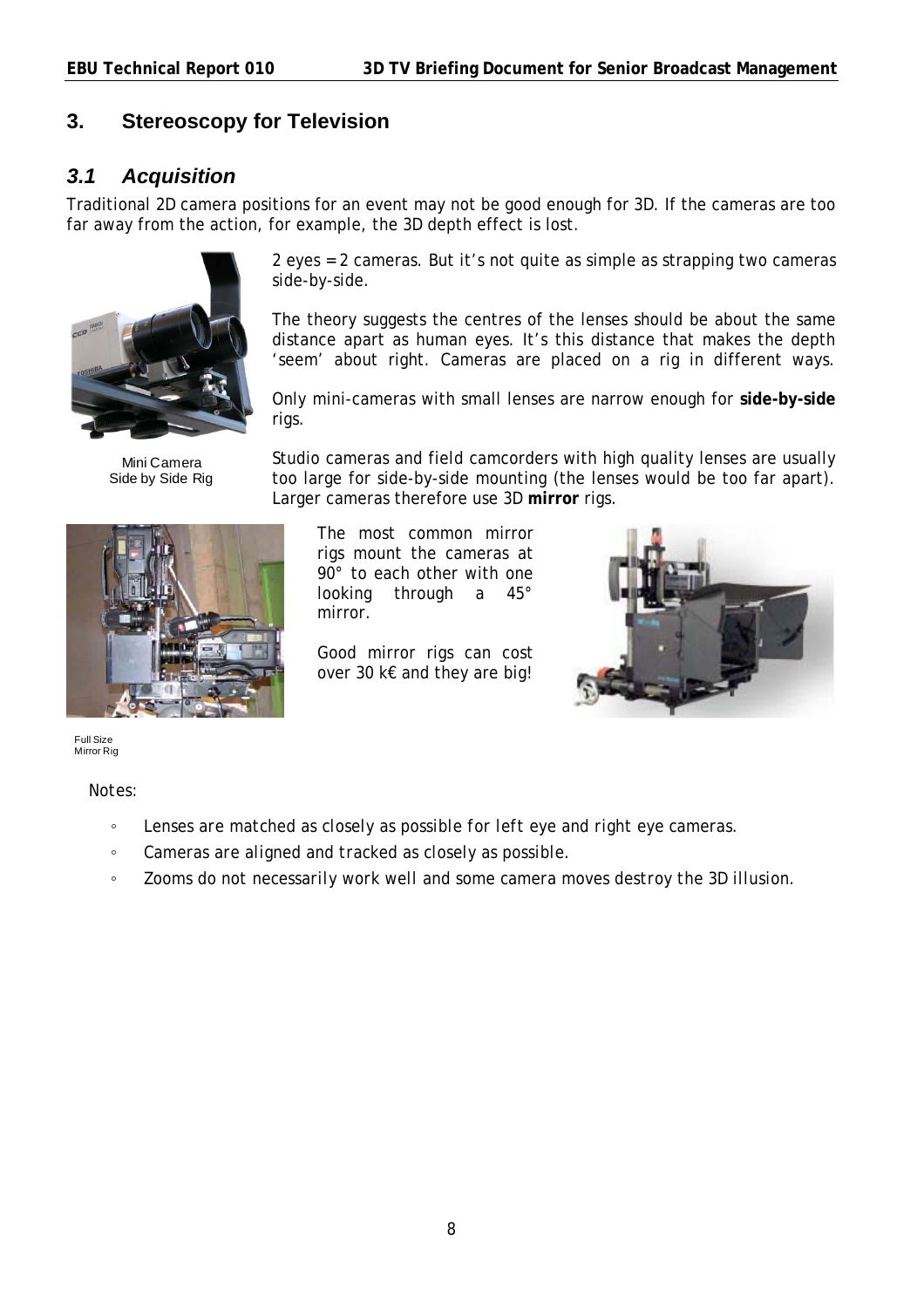

#### **Camera Positions for 2D and 3D coverage of football**

**Figure 1a: Camera positions for 2D production** 



**Figure 1b: Additional cameras required for 3D production (courtesy of HBS [http://www.hbs.tv/orientation])**

The additional cost of producing 3D content is difficult to calculate accurately.

Until there is a lot more experience of 3D acquisition, using one (typically the left eye) view of a 3D production for 2D HDTV is normally not advisable. In consequence of this, events for 2D HD and 3D will require two production crews.

Studio infrastructures based on 3G-SDI are being developed and can be used both for 3D and for next generation HDTV (1080p/50).

3D single camera productions usually need a longer time to set up and light and they may in fact need separate 2D and 3D cameras on the same shots if they are to be used for 2D and 3D services.

Each programme type will need to be assessed for 3D suitability against cost and value to the audience. Estimates vary from 20 - 50% increase over 2D HD.

Is has been observed that there is now a trend for integrated 3D cameras (combining left and right image capture in one camera housing; various technologies are employed).

Several manufactures are developing production tools to make set-up and alignment for 3D productions easier.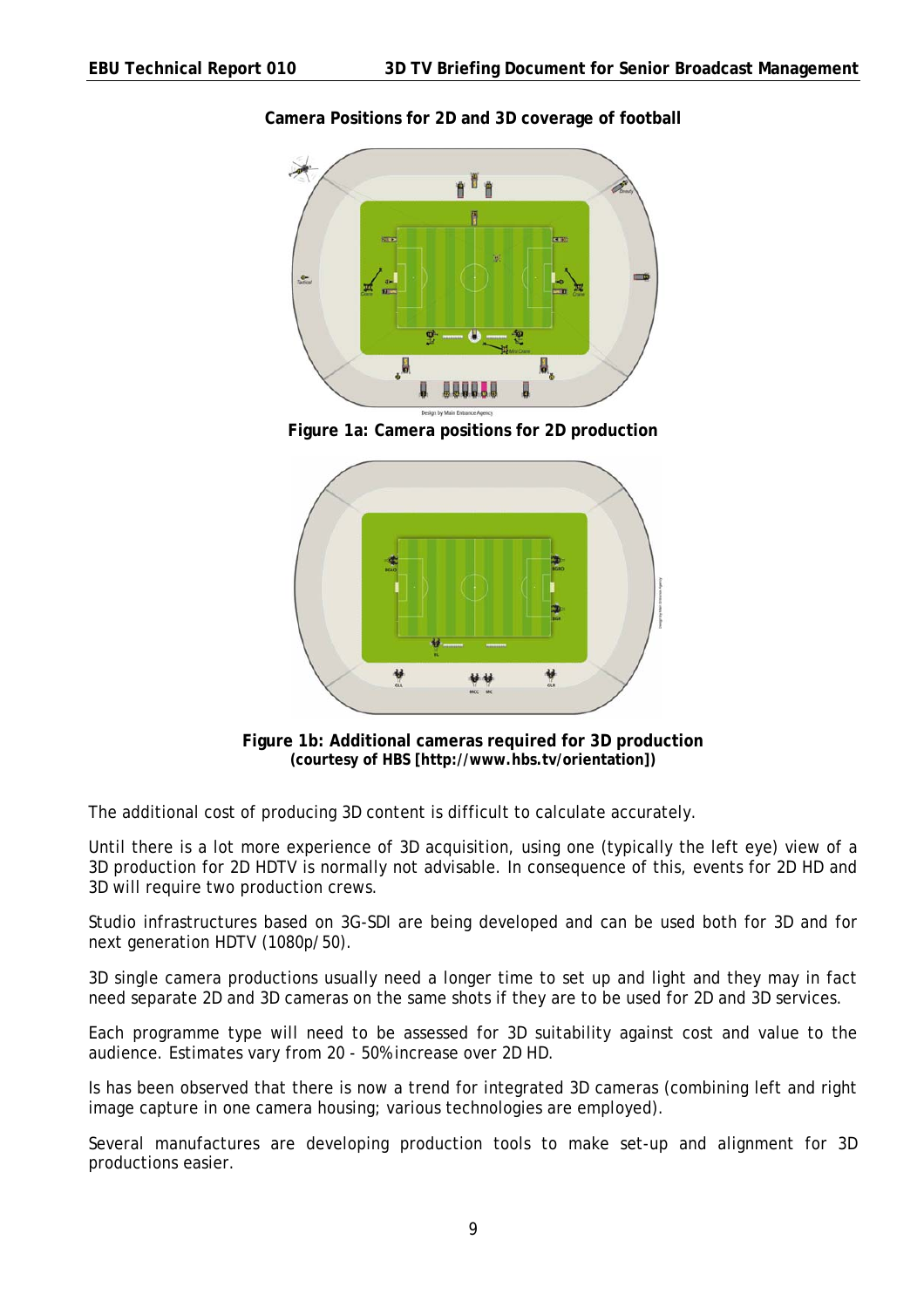

**Figure 2: Simplified production route** 

# <span id="page-9-0"></span>*3.2 Postproduction and Processing*

If the cameras are set up properly, live and as-live programmes with simple cut editing are relatively straightforward. If the 3D depth of a programme needs to be adjusted in postproduction (with special 3D capable equipment and trained staff), this can take longer than editing the programme itself!

All major manufactures for postproduction equipment such as AVID, DVS, EVS, GV, Quantel and Sony are providing or updating their products to become 3D capable.

Getting things right in postproduction is a very time consuming and expensive thing to do. The shortage of skilled 3D editors will only add to the time and expense.

Storage requirements for 3D are double that of 2D and two images have to be moved around existing infrastructure and also archived.

All this will add to the cost and time taken to postproduce a 3D programme. Current thinking indicates that costs will increase by 25 - 30% over 2D programme costs.

3D postproduction costs will nevertheless fall as 3D options become standard in equipment.

Computer animation is ideal for 3D - hence the recent glut of 3D animated feature films. The rendering and postproduction computing power already required for (2D) animation is quite capable of handling the 3D element.

Animation has one other advantage as far as 3D is concerned; as everything in a computer animation is synthesised, if anything looks wrong, it can be changed to look right! The perspective or horizon or any part of the image can be adjusted until the 3D works properly.

#### <span id="page-9-1"></span>*3.3 2D to 3D conversion*

It is technical possible to generate low quality 3D images from 2D images.

This process can be used where 3D cameras were not available for acquisition or for archived content to be included in 3D programmes.

Extreme caution should be used for converting 2D to 3D.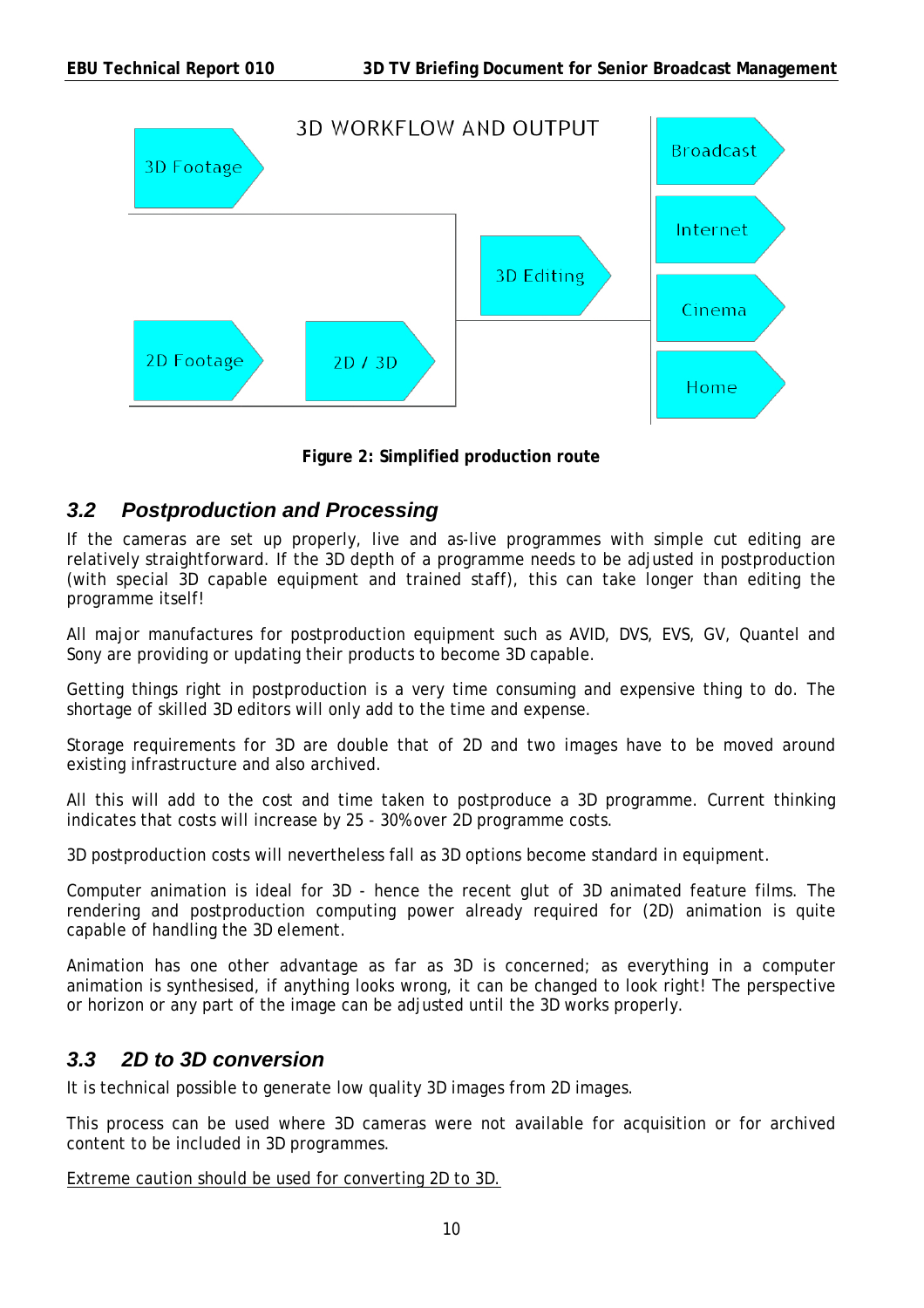#### <span id="page-10-0"></span>*3.4 Displays and glasses*

How can 3D work when it's displayed on a 2D screen? There are currently four primary technologies:

#### <span id="page-10-1"></span>**3.4.1 Colour separation**

Anaglyph and Colorcode (and other colour variants) work by showing both left and right images at the same time on screen, the left eye image in one colour and the right eye image in another. This was the 'original' 3D technology used in cinemas in the past ('*House of Wax*' etc.).



The viewer uses coloured glasses to make sure that the images go to the appropriate eye.



**Figure 4: Red/Cyan anaglyph image as it is transmitted and appears on all TVs** 

Whilst this is an inexpensive technology that works on any available display, the resulting 3D image quality is very unsatisfactory. It is no longer competitive in face of newer technologies and it is possibly the reason why 3D was never accepted in the past.

Consequently, EBU Members are advised not to use this technology.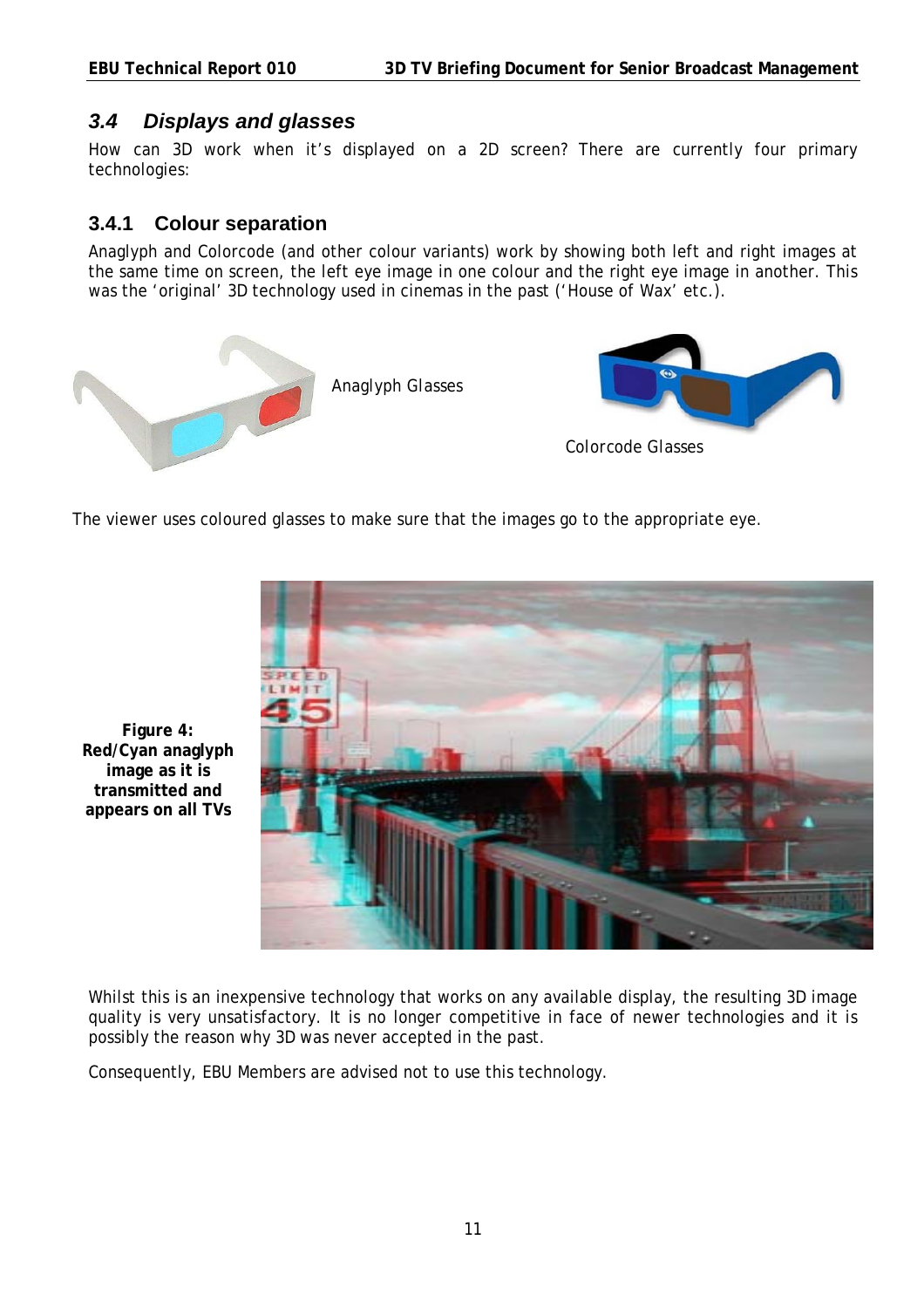#### <span id="page-11-0"></span>**3.4.2 Polarised / Passive**

This technology demands a new 3D TV display with a polarised screen. The left and right eye images are lined up behind the polarising screen and each image is given a different polarisation.

To see the 3D image, polarised glasses are needed. These are similar to polarised sun glasses but the lens of each eye has a different polarisation to make sure the correct image goes to each eye.

The glasses include no active electronic elements and are therefore termed 'passive'.



#### **Advantages**

- Good 3D;
- No colour or picture distortion as with colour separation;
- Glasses are very cheap;
- Used in displays for the professional market.

#### **Disadvantages**

- Requires a new 3D TV display;
- Both images are reduced resolution (no longer HD resolution);
- Technology in the display is more complex than for displays with shutter glasses (see below), thus they are not very common in the consumer display market;
- Variants of polarisation technology (e.g. linear orthogonal, circular) mean that glasses may not be compatible between different displays.



# <span id="page-11-1"></span>**3.4.3 Shuttered / Active**

Shuttered technology requires two active components – the screen and the glasses.

Shuttered LCD glasses are controlled by an infra-red signal sent from the TV. The left and right

images are displayed alternately on the screen at a high frame rate (100 or more frames per second). When the left eye image is on screen the right eye lens of the glasses is made opaque and vice-versa.

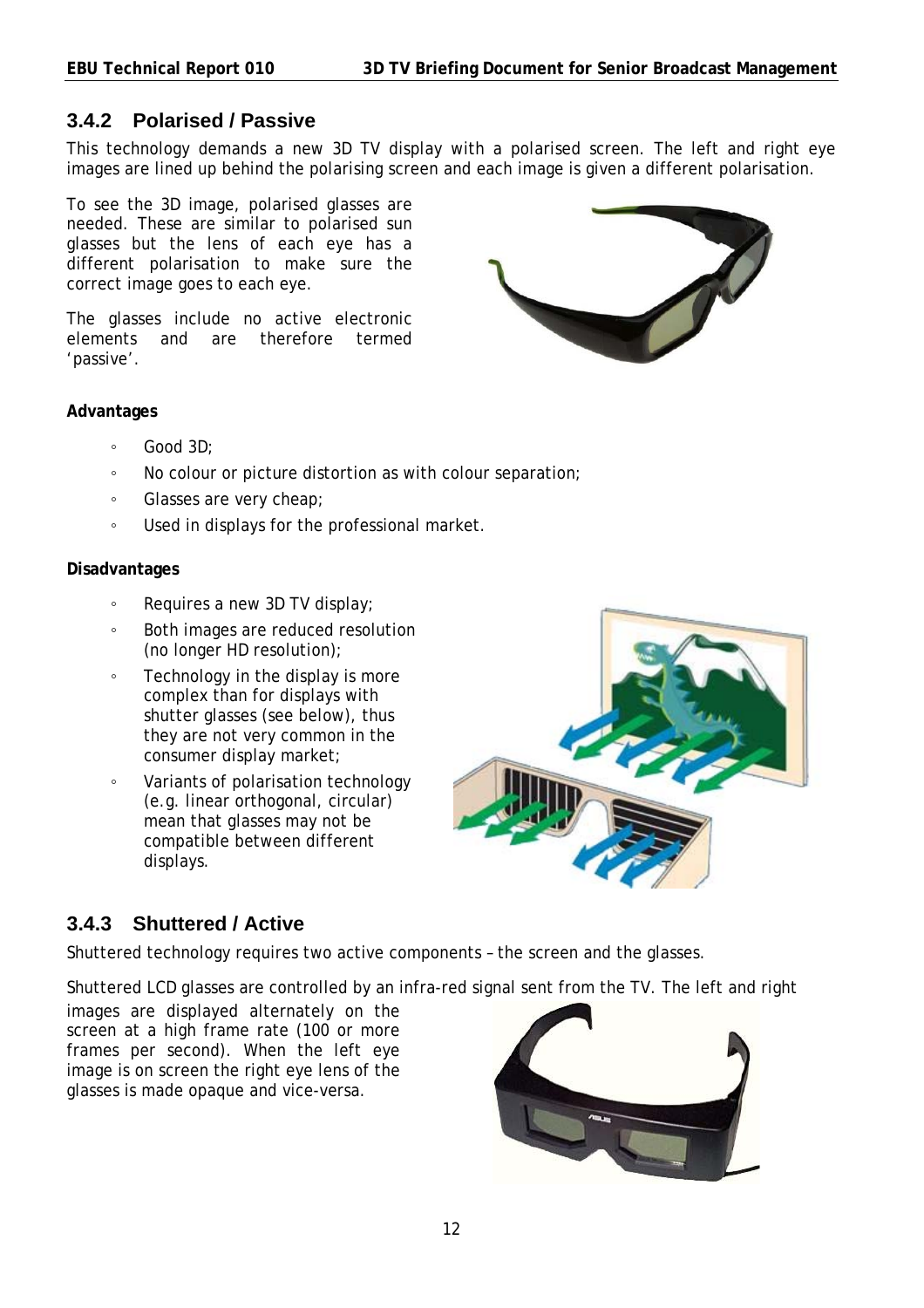#### **Advantages**

- Good 3D;
- Full resolution images;
- This is the primary format chosen by display manufactures for the new consumer 3D TVs.

#### **Disadvantages**

- Glasses are expensive e.g. from 80 € a pair;
- The Infra Red signal has not been standardised (e.g. glasses of one display will not work on another manufacture's display);
- Interference of the infra red signal can cause flickering.

#### <span id="page-12-0"></span>**3.4.4 3D TV with no glasses**

The screen is covered with tiny lenses, arranged to send viewing zones of left/right images to the viewer.

The lenses direct the left/right images out of the screen in zones. If you sit in a zone at the correct distance and angle you see 3D – if you move out of a zone you lose the 3D image.



Lenticular screen technology is still very new. Displays for the consumer market are expected from about 2014 onwards.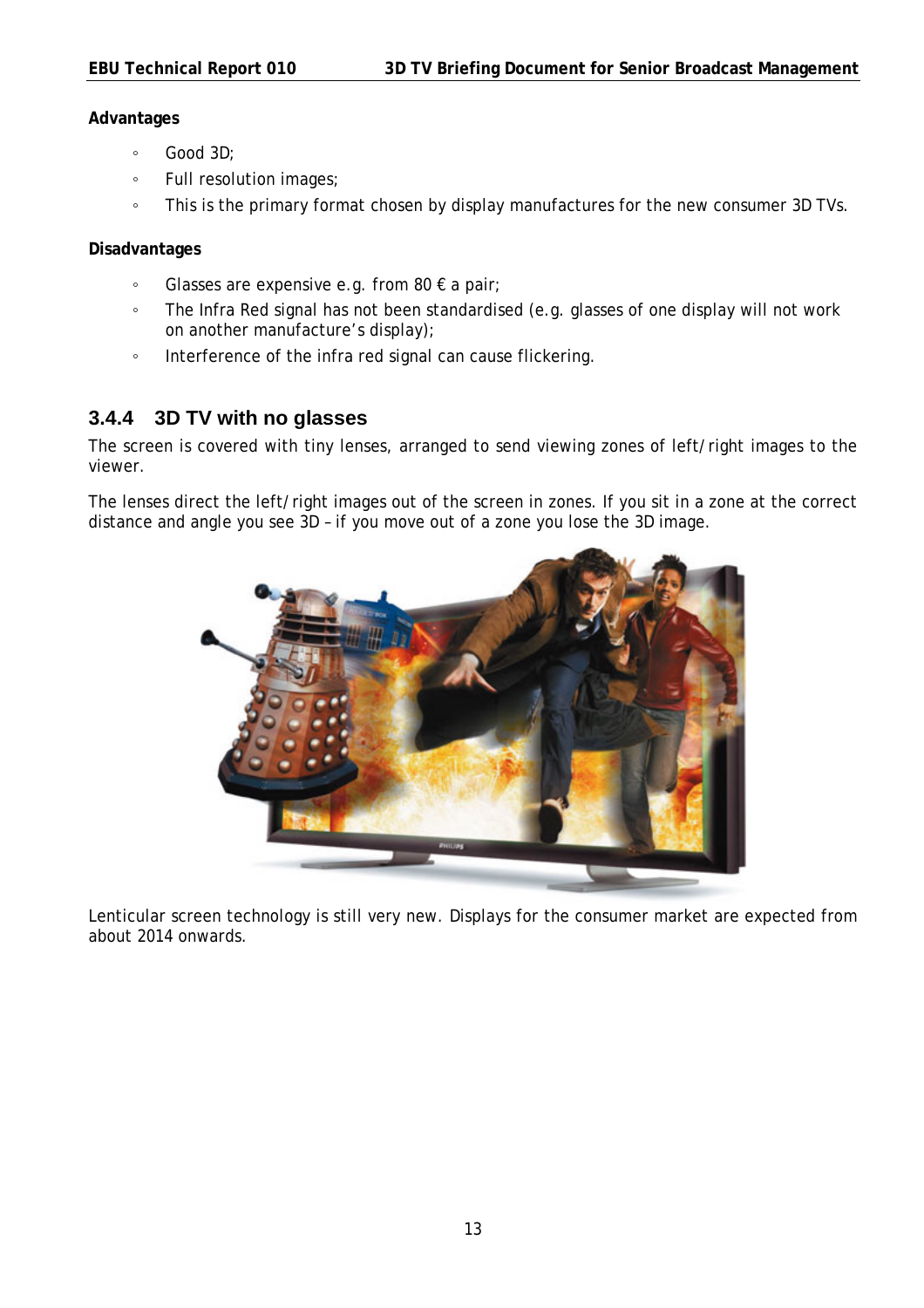#### <span id="page-13-0"></span>**4. Distribution and receiver**

#### <span id="page-13-1"></span>*4.1 Current options*

This involves using current HDTV distribution technologies and current set top boxes (STBs) in the home, but a new display is required.

The left and right signals are combined in a HDTV frame with the consequence that both images are reduced in resolution. This is called *Frame Compatible* 3D. Various ways of combining the signals are possible, the most prominent are:



The STBs pass these images through and it is the new 3D displays that stretch the reduced resolution left and right eye images to full frame to create the 3D image.

*Note: Current 2D HDTV displays (not new, 3D displays) would show a side-by-side (or topbottom) image as illustrated in the above figure, which is of course unusable for the viewer.* 

#### <span id="page-13-2"></span>*4.2 Future technologies in distribution and production*

The limitations in 3D image quality inherent with Frame Compatible technology have triggered several working initiatives in the standards organisations such as DVB (for distribution) and the SMPTE (for production). Some of the aims of these activities are:

- Improved 3D image quality;
- $\bullet$  More features such as depth control on the receiver or display (consumer side);